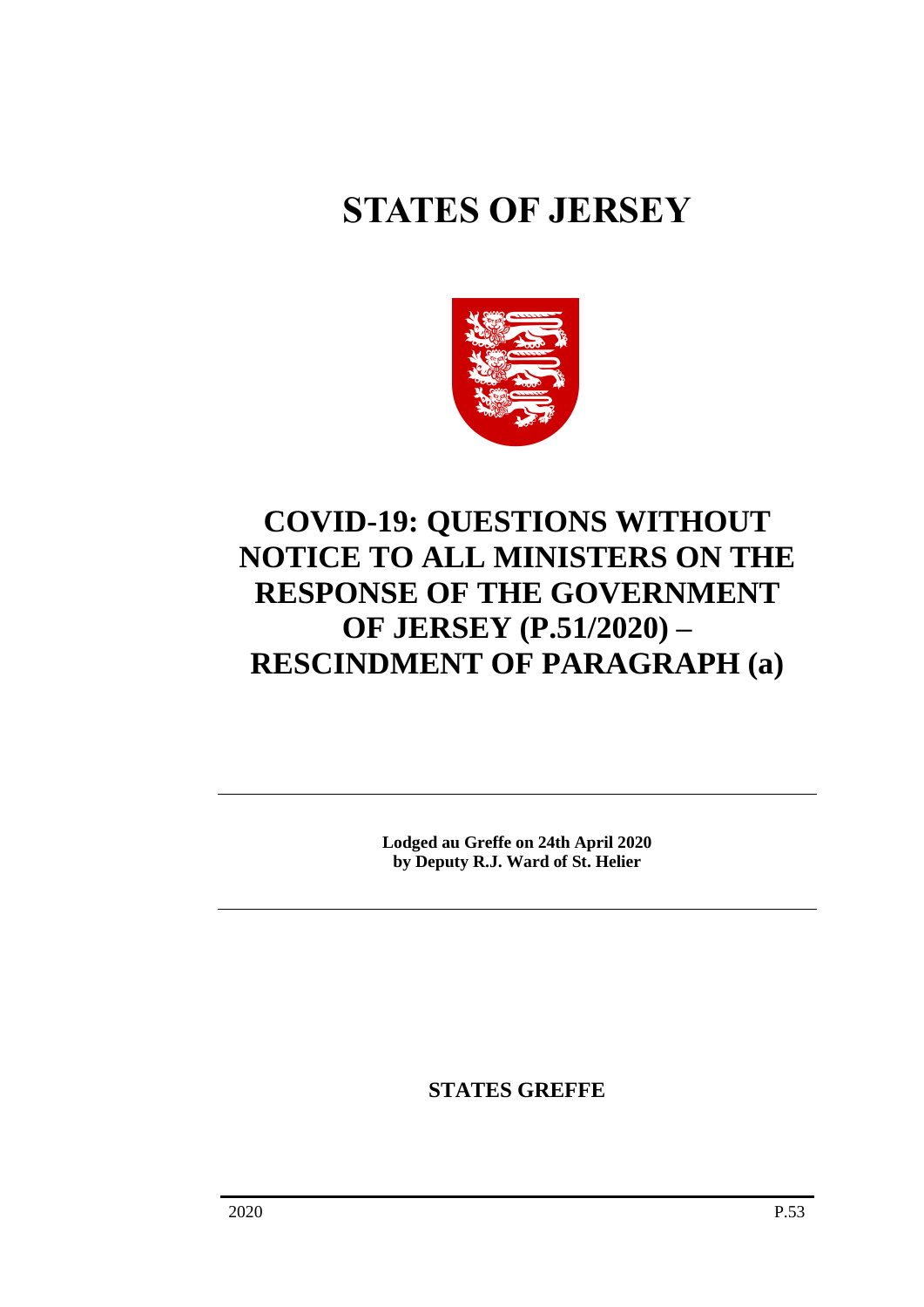## **PROPOSITION**

### **THE STATES are asked to decide whether they are of opinion** −

to refer to their Act of 22nd April 2020, in which they made new arrangements for Questions Without Notice to Ministers, and to rescind paragraph (a) of that Act.

DEPUTY R.J. WARD OF ST. HELIER